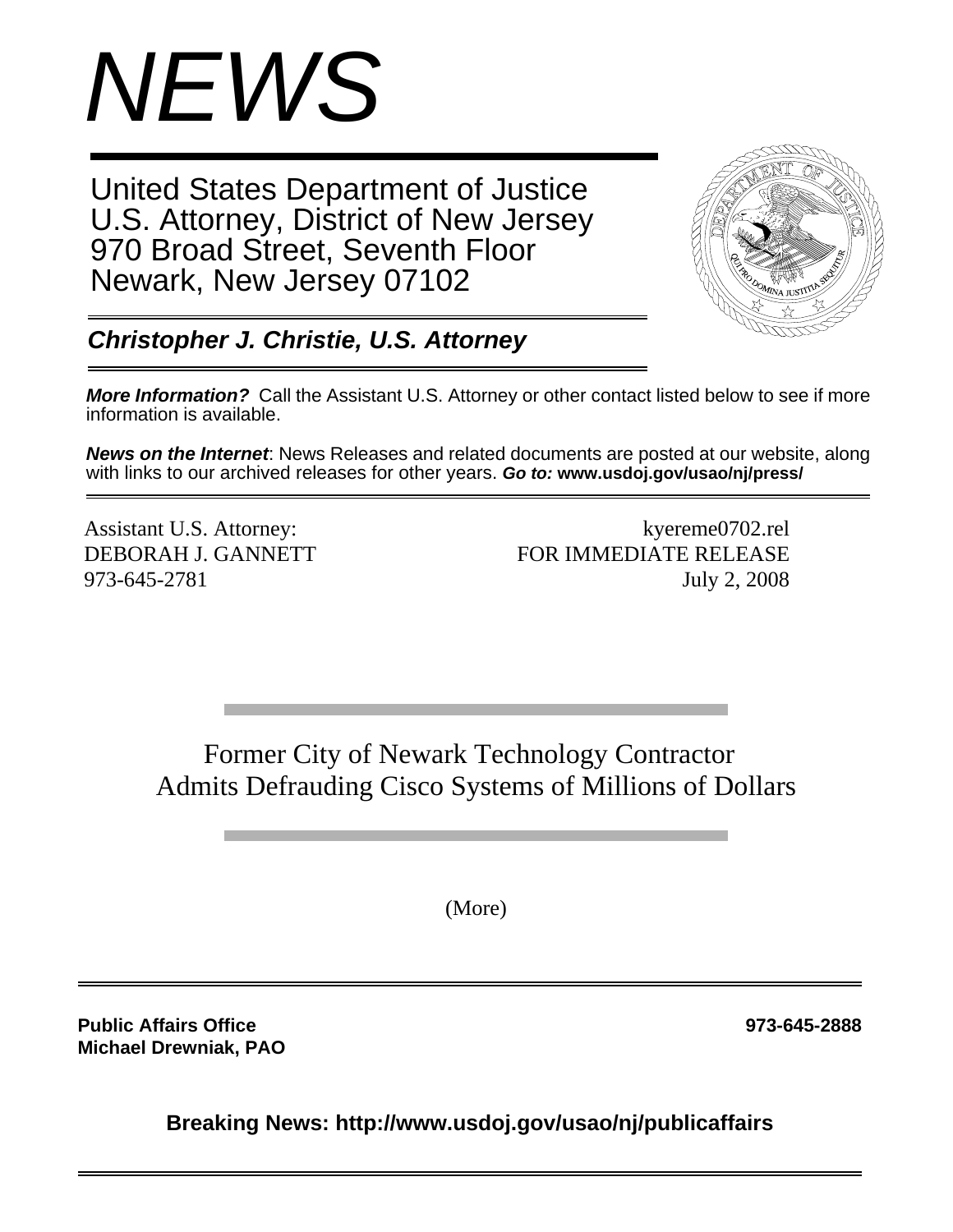NEWARK – A former information technology contractor for the City of Newark pleaded guilty today to fraudulently obtaining Cisco Systems, Inc. replacement computer parts which he resold, netting him millions of dollars, U.S. Attorney Christopher J. Christie announced.

Michael Kyereme, a/k/a "Michael Appiahkyeremeh," 41, of Piscataway, pleaded guilty to a two-count Information charging mail fraud and tax evasion, according to Assistant U.S. Attorney Deborah J. Gannett.

U.S. District Judge Katharine S. Hayden scheduled sentencing for November 5, 2008. Kyereme is free on electronic monitoring and a \$500,000 bond secured by five properties.

Kyereme was arrested on March 2, 2007, when Special Agents of the FBI searched his home and car and recovered more than \$3 million in Cisco-brand components that he had ordered on behalf of the City of Newark.

Cisco reported the fraud to the U.S. Attorney's Office and has cooperated throughout the investigation.

According to the Information, Kyereme, an independent contractor hired to provide information technology support to Newark, was responsible for assisting Newark employees when computer problems arose that required technical support. If it was determined that a computer-related problem could not be solved without outside assistance or a replacement part, Kyereme was authorized to contact Cisco Systems, Inc. for technical assistance and, if necessary, to request replacement parts.

Kyereme stated that he understood that the City of Newark maintained service contracts with Cisco under which Cisco was required to replace inoperable or defective Cisco parts with new or refurbished parts. Newark was then required to return the non-working parts to Cisco within 10 days of receiving the replacement parts.

Kyereme admitted that between about January 2003 through about March 2, 2007, he fraudulently requested and received Cisco replacement parts, after falsely claiming that certain components in Newark's computer system had failed. Kyereme then resold them to a third party in California and kept the proceeds.

Kyereme did not dispute that on or about Nov. 7, 2006, he requested a replacement part for a one-port optical card, falsely claiming that the part in Newark's computer system was not responding to his trouble-shooting efforts.

According to the Information to which Kyereme pleaded guilty, Cisco then sent Kyereme